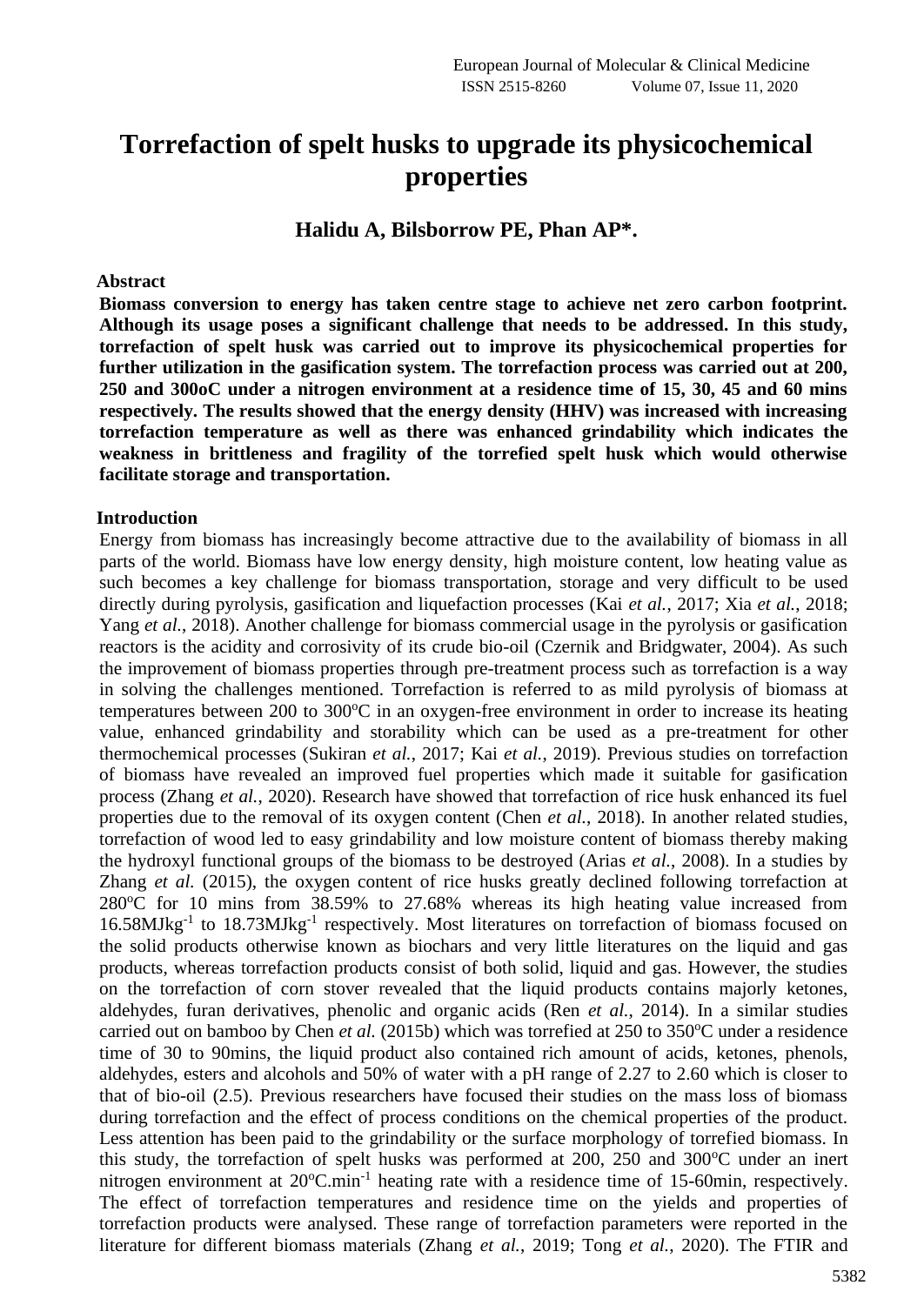ISSN 2515-8260 Volume 07, Issue 11, 2020 SEM-EDX analysis of the solid product was performed. The GC-MS, water content and pH analysis of liquid product was also carried out in order to understand the chemical composition for further utilization of the torrefied spelt husks.

European Journal of Molecular & Clinical Medicine

## **Materials and methods**

Spelt husks was obtained from a local organic flour mill based in Stamfordham, Northumberland.

## **Experimental procedure**

The torrefaction experiment using spelt husks was carried out in a stainless steel reactor as shown on Fig. 1.0 which has an internal diameter of 14cm and a height of 28cm in which  $40g \ (\pm 0.5)$  of the biomass was fed and then heated to a preferred temperature of 200, 250 and 300 $^{\circ}$ C respectively. A heating rate of  $20^{\circ}$ C min<sup>-1</sup> was used under a nitrogen flow rate of  $60 \text{cm}^3$  min<sup>-1</sup> to eliminate ignition and oxidation. The sample was held for a duration of 15-60 mins as the residence time for each desired torrefaction temperature. After the process, the non-condensable gas samples were collected using gas bags in triplicates for gas chromatography (GC) analysis as described in a previous study (Prasertcharoensuk *et al.*, 2019) and the solid products where collected from the reactor cooled to a temperature of less than  $50^{\circ}$ C, whereas the liquid products were collected from the condenser which was kept at  $0^{\circ}$ C immersed in an ice bath. The samples were collected to determine char yield, liquid yield, gas yield, proximate analysis and HHV and subsequently analyzed for grindability and SEM-EDX. The product yields (char, liquid and yields), enhancement factor and energy yields were calculated using the following equations by (Chen *et al.*, 2020):

$$
Char yield (%) = \frac{mass of torrefied sample}{initial mass of non torrefied sample} \times 100
$$
 (1.0)

$$
Liquid yield (%) = \frac{mass \ of \ liquid \ sample \ after \ to \ reflection}{initial \ mass \ of \ non \ torrefied \ sample} \ x \ 100 \tag{1.1}
$$

Gas yield  $(\% ) = 100$ - char yield – liquid yield (1.2) Calorific value/Enhancement factor  $(EF) = \frac{HHV \text{ of to} rrefied sample}{HHV \text{ of non to} rrefied sample}$ (1.3)

Energy yield  $(\% )$  = char yield  $(\% )$  x EF (1.4)



Fig. 1.0 Experimental set-up for torrefaction (Okot, 2019).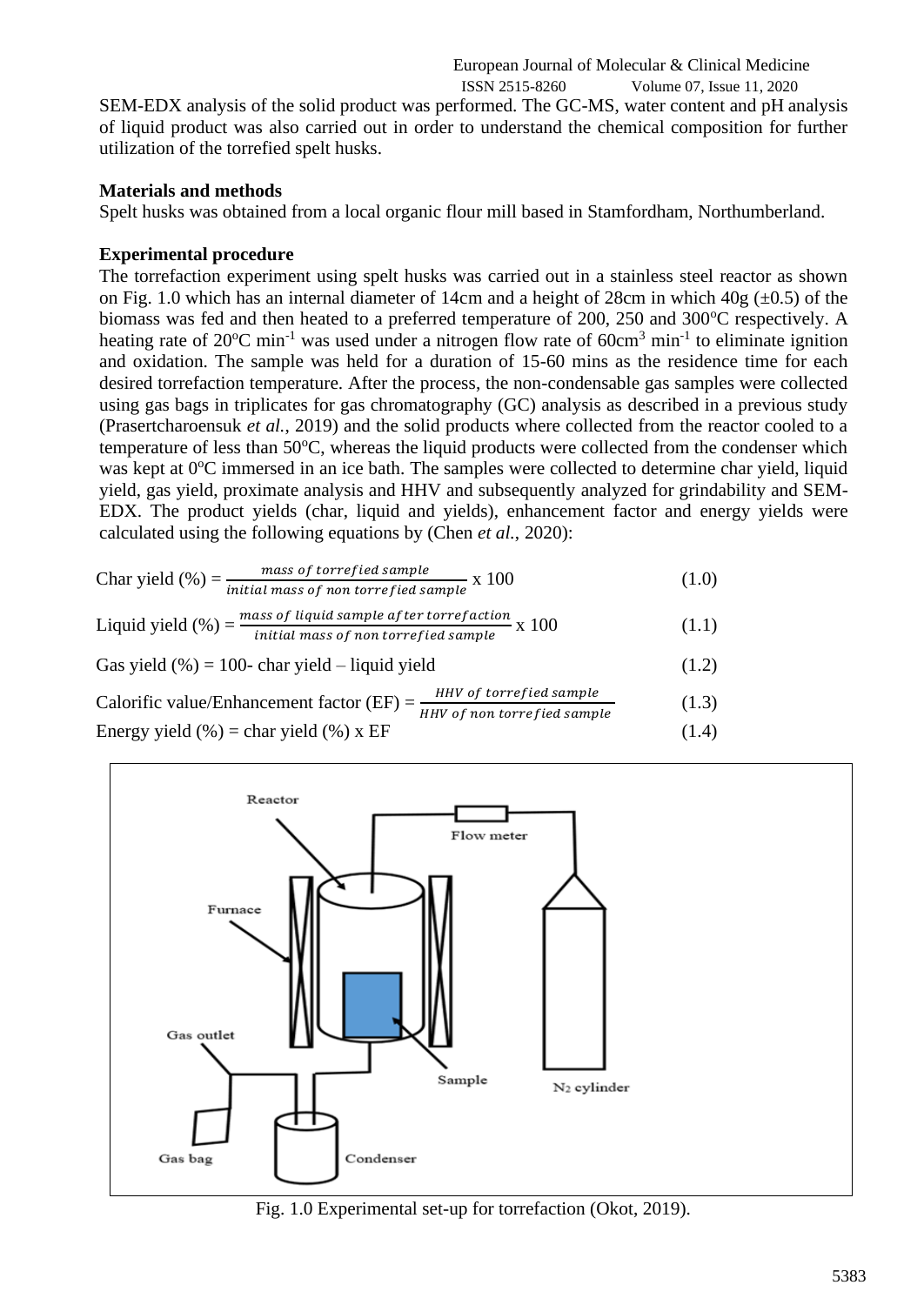|                | European Journal of Molecular & Clinical Medicine |
|----------------|---------------------------------------------------|
| ISSN 2515-8260 | Volume 07 Issue 11 2020                           |

|                                                | <b>POPLA 7717-0700</b><br>v Olumic $07$ , issue 11, $2020$<br>Table 1.0 Fuel properties of Spelt husk |
|------------------------------------------------|-------------------------------------------------------------------------------------------------------|
| <b>Property</b>                                | <b>Spelt husk</b>                                                                                     |
| Proximate analysis (dry basis)                 |                                                                                                       |
| Ash content (%wt)                              | 7.07 $(\pm 0.13)$                                                                                     |
| Volatile (%wt)                                 | $\overline{81.96}$ (± 0.07)                                                                           |
| Fixed carbon(%wt) by dufference                | $10.97 \ (\pm 0.20)$                                                                                  |
| Ultimate analysis (dry and ash free)           |                                                                                                       |
| $C($ %)                                        | 48.61 $(\pm 0.11)$                                                                                    |
| $H$ $(\%)$                                     | $6.40 (\pm 0.06)$                                                                                     |
| N(%)                                           | $2.30 \ (\pm 0.00)$                                                                                   |
| $O^*(\%)$ by difference                        | $42.69 \left( \pm 0.17 \right)$                                                                       |
| High heating value (HHV) (MJKg <sup>-1</sup> ) | $17.56 \, (\pm 0.08)$                                                                                 |
| Low heating value (LHV) $(MJKg^{-1})$          | 16.21 $(\pm 0.02)$                                                                                    |
| <b>Fibre analysis</b>                          |                                                                                                       |
| Cellulose (%)                                  | 12.12                                                                                                 |
| Hemicellulose (%)                              | 12.57                                                                                                 |
| Lignin (%)                                     | 9.81                                                                                                  |
| Extractives (%)                                | 65.50                                                                                                 |
| <i>Inorganic composition</i> $(\mu g/g)$       |                                                                                                       |
| K                                              | 5315.0                                                                                                |
| $\mathbf P$                                    | 297.4                                                                                                 |
| Mg                                             | 716.5                                                                                                 |
| Ca                                             | 3820.5                                                                                                |
| Zn                                             | 47.4                                                                                                  |
| Fe                                             | 47.1                                                                                                  |
| Mn                                             | 50.5                                                                                                  |
| Cu                                             | 15.9                                                                                                  |
| Inorganic composition (µg/g)                   |                                                                                                       |
| AI                                             | 106.3                                                                                                 |
| Ba                                             | 11.6                                                                                                  |
| Sr                                             | 11.2                                                                                                  |
| B                                              | 2.0                                                                                                   |
| Na                                             | 146.4                                                                                                 |
| Rb                                             | 4.4                                                                                                   |
| Ni                                             | 1.5                                                                                                   |
| Co                                             | nd                                                                                                    |
| $\overline{Si}$                                | nd                                                                                                    |
| $\overline{P}$                                 | 297.4                                                                                                 |
| Mo                                             | 0.7                                                                                                   |
| Sc                                             | 0.2                                                                                                   |
| <b>Ti</b>                                      | 4.8                                                                                                   |
| $\mathbf V$                                    | 0.3                                                                                                   |
| Cr                                             | 2.2                                                                                                   |
| Ga                                             | 1.4                                                                                                   |
| Ge                                             | nd                                                                                                    |
| As                                             | 0.7                                                                                                   |
| Se                                             | 0.6                                                                                                   |
| $\overline{Y}$                                 | 0.1                                                                                                   |
| Zr                                             | 1.5                                                                                                   |
| Nb                                             | nd                                                                                                    |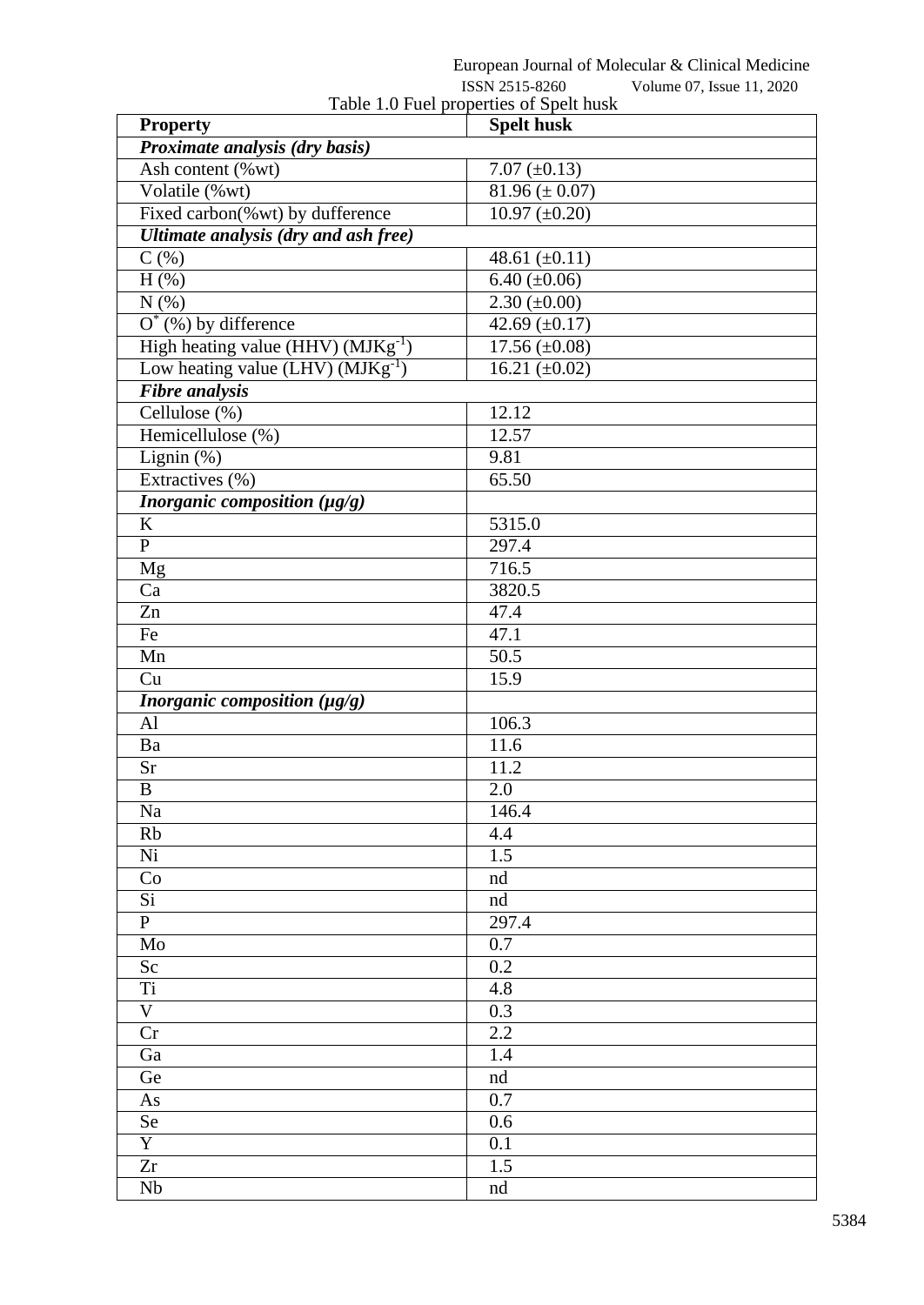|     | ISSN 2515-8260 | Volume 07, Issue 11, 2020 |
|-----|----------------|---------------------------|
| La  | 0.1            |                           |
| Ce  | 0.2            |                           |
| Pr  | nd             |                           |
| Nd  | 0.2            |                           |
| Hf  | $0.1\,$        |                           |
| Os. | 4.7            |                           |
| Au  |                |                           |
| Pb  | 0.             |                           |

European Journal of Molecular & Clinical Medicine

## **Sample analysis**

The fibre analysis (hemicellulose, cellulose, and lignin), proximate analysis (BS1016-6) ultimate analysis, HHV, and scanning electron microscopy (SEM) analysis of spelt husk and torrefied biomass were carried out as described in previous studies of Okot *et al.* (2019) whereas the pH and water content of the liquid product was performed as described by Prasertcharoensuk *et al.* (2019). Fourier transformed infrared radiation (FTIR) analysis of liquid and solid products (grounded to 0.25 mm size) was performed using Cary  $630$  FTIR with an image range of  $600$  to  $4000 \text{cm}^{-1}$ toidentify the functional groups at various intensities. The gas composition was analysed by the Varian 450 GC with thermal conductivity detector (TCD) and flame ionisation detector (FID). The gas chromatography (GC) comprises of two ovens with the first oven housing 3 columns (Hayesep T0.5mx1/8" ultimetal, Hayesep Q0.5mx1/8" ultimetal and Molsieve 13X1.5mx1/8" ultimetal) for permanent gas detection. The second oven had two columns: the CP-SIL 5CB FS25X.25 (0.4 mm ID) for the detection of hydrocarbons and CP-WAX 52CB FS 25X.32 (1.2 mm ID) for the detection of oxygenated compounds. The first oven was kept at a temperature of 100°C, while the second oven temperature varied from 40-120°C, i.e. an initial temperature of 40°C, kept for 2 minutes; 40- 50°C at a heating rate of  $0.5^{\circ}$ C min<sup>-1</sup>; 50-100°C at a heating rate of 8°C min<sup>-1</sup>, 100-120°C at a heating rate of 10°C min<sup>-1</sup>. The chemical compositions of the liquid samples were recognized and measured using a 7200 Accurate-Mass Q-TOF GC/MS and gas chromatography flame ionization detector (GC-FID) equipped with a  $60 \text{ m} \times 250 \text{ }\mu\text{m}$  x  $0.25 \text{ }\mu\text{m}$  capillary column  $(14\%$ -cyanopropyl- phenlymethylpolysiloxane, Restek Rtx-1707) with helium as carrier gas.

#### **Results and Discussion**

## **Influence of torrefaction on the products yield**

Figs. 4.1, 4.2 & 4.3 shows the char yield, liquid yield, and gas yield of torrefied raw spelt husk at varying reaction temperatures and residence time. The loss of mass which is measured in terms of char yield (Fig. 4.1) in the spelt husk may be due to the release of moisture and volatile matter. During torrefaction, moisture content was released by two separate mechanisms. The first process was the evaporation of the moisture content of biomass which showed a decreasing trend (Table 3.2) and the second was the dehydration of organic biomass components as reported by (Chen *et al.*, 2014). The predominant factor that affected the product yields was temperature presumably attributed to enhanced devolatilization of lignin, cellulose, and hemicellulose above  $250^{\circ}$ C as reported by Medic *et al.* (2012). The char yield varied from 54.80% ( $\pm$ 2.22) at 300°C and 60 min to 91.66% ( $\pm$  0.80) at 200°C and 15 min as can be seen in Fig. 4.1, the liquid yield vary from 2.16%  $(\pm 1.63)$  at 200°C and 15 min to 24.87% ( $\pm 1.74$ ) at 300°C and 60 min, while the gas yield also follow the same trend and has the lowest gas yield at  $200^{\circ}$ C and 15 min (6.18%  $\pm$  0.82) and the highest gas yield was obtained at 300 °C and 60 min (20.33%  $\pm$ 2.45) respectively. As observed by the figures below, there was an overall trend in decrease in char yield and increase in liquid yield and gas yield as the process parameters increases. The loss in the char yield was much more pronounced at temperatures between  $250 - 300^{\circ}\text{C}$  than between  $200 - 250^{\circ}\text{C}$ . The mass loss (char yield) between  $250 - 300^{\circ}$ C was probably due to the higher reactivity or may be due to more extensive devolatilization and decarbonisation of hemicellulose fraction above 250°C. Medic et al. (2010) also reported the same trend of mass loss (char yield), liquid yield and gas yield which they attributed to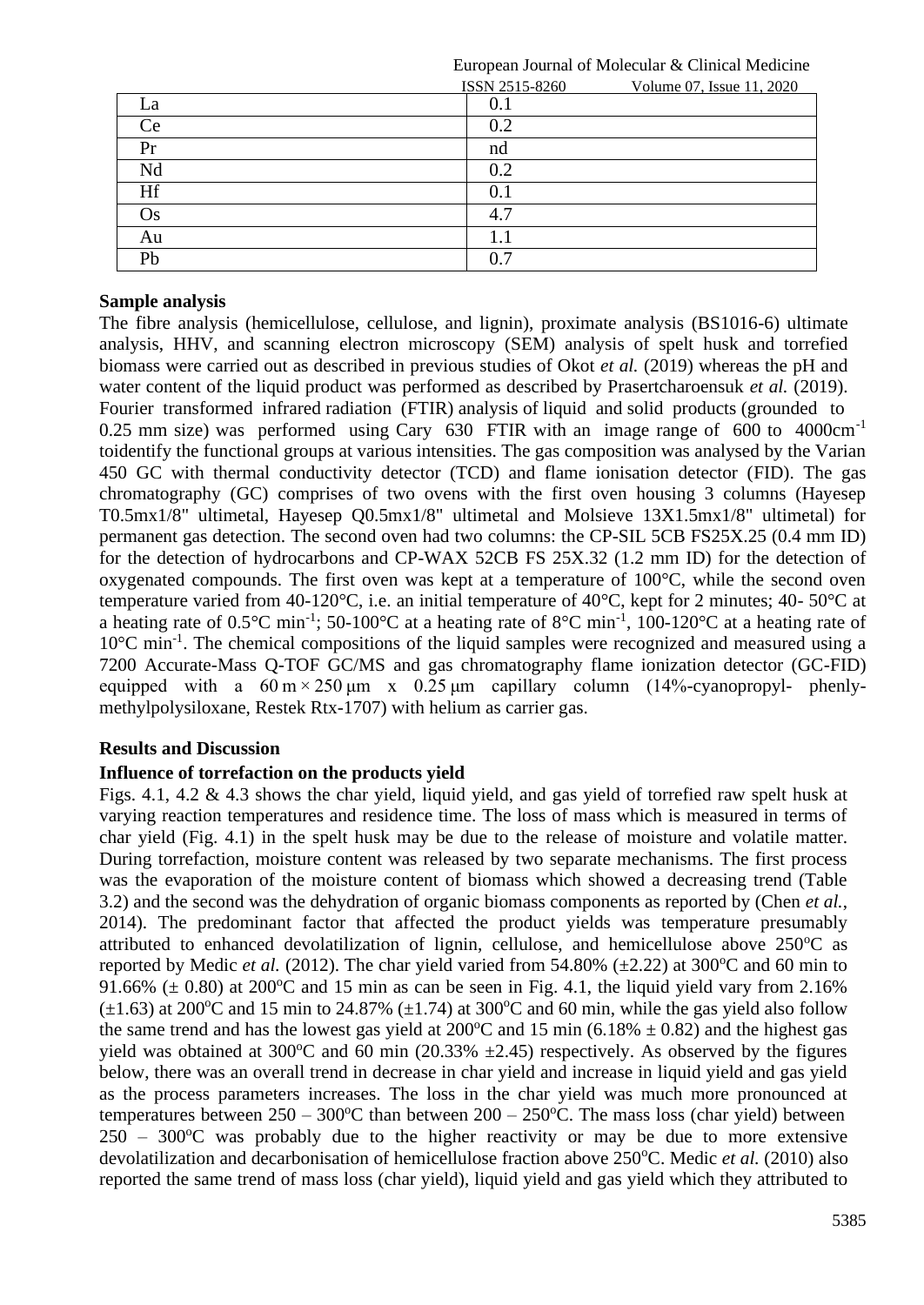# European Journal of Molecular & Clinical Medicine

ISSN 2515-8260 Volume 07, Issue 11, 2020 the degradation of hemicellulose and initial reactions of cellulose decomposition which may have occurred at that temperature regime. Ahiduzzaman and Islam (2015) conducted a study on the energy yield of torrefied rice husk and he also reported the same trend of results for mass yield. Studies from Felfli *et al.* (2005) and Almeida *et al.* (2010) also reported the same trend which they attributed it the likelihood of more extensive decomposition of not only hemicellulose but also the thermal decomposition of some short chain lignin compounds and the decomposition of the fraction of polymer present in the biomass. Similarly, studies on the torrefaction of food waste by Pahla *et al.* (2018) where the char yield declines as the torrefaction temperature increases from 200 to 300 °C. In another related studies by Zheng *et al.* (2013), when the residence time was increased from 10 to 60 mins at a torrefaction temperature of  $275^{\circ}$ C, it was found that there was a reduction in the char yield from 88.14 to 80.13%. The findings agreed with that of torrefaction of feedstock from food waste (Poudel *et al.*, 2015), beech wood chip (Colin *et al.*, 2017) and rice husk (Chen *et al.*, 2018). The colour of the torrefied spelt husks became darker with rise in torrefaction temperature possibly due to increase in carbonisation (Fig. 4.1). Related colour changes were also reported for rice husk (Chen *et al.*, 2014). Studies from Felfli *et al.* (2005) and Almeida *et al.* (2010) also reported the same trend which they attributed it the likelihood of more extensive decomposition of not only hemicellulose but also the thermal decomposition of some short chain lignin compounds and the decomposition of the fraction of polymer present in the biomass. Similarly, studies on the torrefaction of food waste by Pahla *et al.* (2018), the char yield declines as the torrefaction temperature increases from 200 to 300°C. In another related studies by Zheng *et al.* (2013), when the residence time was increased from 10 to 60 mins at a torrefaction temperature of  $275^{\circ}$ C, it was found that that there was a reduction in the char yield from 88.14 to 80.13%.



Fig.4.1 Char yield of torrefied spelt husk at varying temperature and residence time



Temperature  $(^{\circ}C)$ 

Fig. 4.2 Liquid yield of torrefied spelt husks at vaying temperature and residence time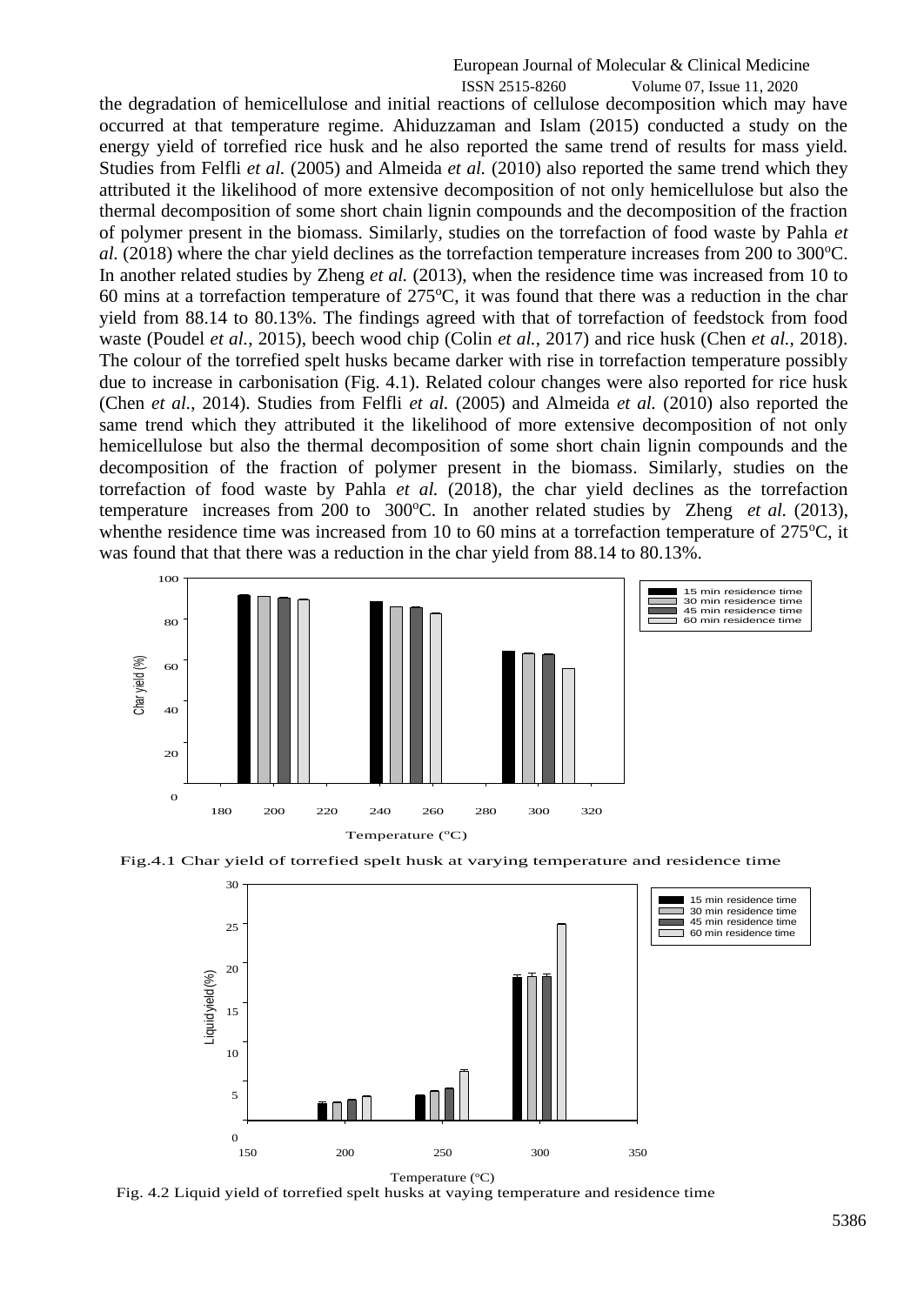European Journal of Molecular & Clinical Medicine ISSN 2515-8260 Volume 07, Issue 11, 2020



Fig. 4.3 Gas yield of torrefied spelt husks at varying temperatures and residence time

Energy yield is an indication of the enhancement of calorific value of spelt husk by torrefaction process and it is an important parameter in defining the quality of fuel in any biomass that has undergone torrefaction. Fig. 4.4 shows the influence of torrefaction parameters (temperature andresidence time) on the energy yield of torrefied spelt husk. The energy yield ranged from 84.79% to 96.96%. Generally, the energy yield decreases as the temperature and residence time decreases except that at  $250^{\circ}$ C and 15 min where the energy yield is the highest (96.96%). In a studies conducted on torrefied rice husk by Ahiduzzaman and Islam (2015), the energy yield at  $250^{\circ}$ C and 10 min (98%) was relatively similar to this studies on torrefied spelt husk. The trend of the energy yield is similar to that of the char yield which indicates that solid yield is the principal feature in determining the energy yields as reported by Ho *et al.* (2018). Torrefaction decreased the oxygen content but raised the carbon content of the spelt husk, thereby increasing the heating value of the spelt husk by increasing the temperature. As seen in the Fig. 4.4, the energy yield showed a similar pattern to that of char yield, both of which decreased with an increase in torrefaction temperature. The temperature had a more pronounced effect on the char yield relative to the energy yield. When the torrefaction temperature was below 250°C, the energy yield was more than 89%. When it was higher than 250°C, most hemicelluloses were decomposed and cellulose began to decompose, resulting in a rapid decay of char yield, while the HHV of torrefied spelt husk did not increase significantly. As a result, the energy yield fell rapidly. At 300°C with a residence time of 30 mins, the energy yield was just 73.50% (Table 3.2) which is similar to that of rice husk torrefied at 300<sup>o</sup>C for a residence time of 30mins as reported by (Chen *et al.*, 2014).



Temperature (°C)

Fig. 4.4 Energy yield of torrefied spelt husk at varying temperatures and residence time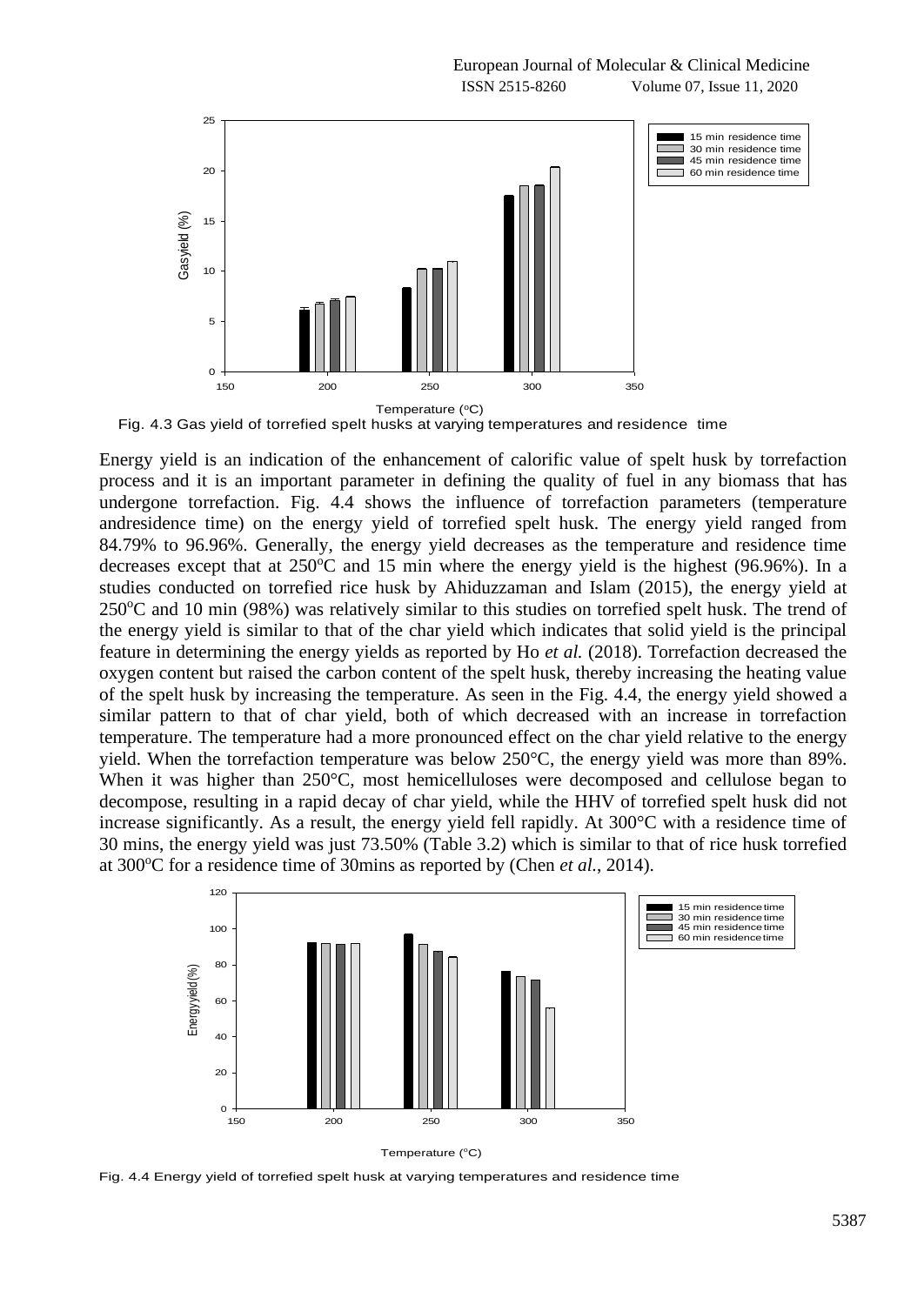### **Influence of torrefaction on energy yield of spelt husk**

### **Char properties**

It can be seen from Table 3.2 that with increasing torrefaction temperature, the volatile matter content decreases with respect to residence time. However, the decrease was much apparent at torrefaction temperatures between  $250$  to  $300^{\circ}$ C irrespective of the residence which indicates that torrefaction temperature had more influence on the volatile matter. Similar observations were made by studies on torrefaction of rice husks by Chen *et al.* (2014), Phanphanich and Mani (2011) (pine chips torrefaction) and Ohliger *et al.* (2013) (torrefaction of beechwood chips). Contrastingly, increase in torrefaction temperature led to increased inorganic compounds (ash content) in the biomass as shown in Table 3.2 which remained as char fraction at the studied temperatures 200 to  $300^{\circ}$ C, as the volatiles are released leading to an increase in the ash content of the torrefied spelt husk which remained in the char. The fixed carbon content in the torrefied spelt husk also increased with an increase in torrefaction temperature from 200 to 300°C. As can be seen in Table 3.2 with increasing torrefaction temperature with respect to the residence time, the ultimate analysis which showed main elements such as carbon, hydrogen, nitrogen, and oxygen changed to various degrees. Hydrogen content was basically not reduced at torrefaction temperatures between 200 to 250°C with only slight reduction been detected but when the torrefaction temperature was increased from  $250^{\circ}$ C to 300<sup>o</sup>C which was probably due to hydrocarbons such as methane (CH<sub>4</sub>) and ethane (C<sub>2</sub>H<sub>6</sub>) are only released at higher temperatures. Similar results have been reported for torrefied rice husk (Chen *et al.*, 2014). The noticeable change is the carbon and oxygen contents. Carbon content steadily increased, and the oxygen content of the torrefied spelt husk experienced a considerable decrease. This was because spelt husk went through decarboxylation and carbonylation reactions during the torrefaction, producing moisture, CO<sub>2</sub>, CO, and oxygen-comprising carbohydrates. Park *et al.* (2013) in their studies on the transformation of loblolly pine chips during torrefaction recommended that the changes in the contents of carbon and oxygen are due to the production and release of  $CO<sub>2</sub>$  and  $CO$  during torrefaction process.

#### **Fourier transform infrared spectroscopy (FTIR) analysis of bio-char from torrefaction**

The FTIR was used to analyse the chemical composition of raw spelt husk and three bio-char samples from torrefaction of spelt husk at 200, 250 and 300 $^{\circ}$ C torrefaction temperature with a residence time of 30 minutes respectively. Table 3.4 shows the wavenumbers of functional groups that are present in raw biomass and bio-char while Fig. 4.5 displays the FTIR spectra of raw spelt husk and bio-char samples. Fig.4.5 are defined by the respective main intensities. The intensity of O-H group at 3200 -3600 cm<sup>-1</sup> (water, alcohol, and phenol) are present in both the raw spelt husk and the bio-chars as also reported by (Wei *et al.*, 2015), whereas the weaker bond wavenumbers



such as  $1400-1620$ ,  $1000-1300$ ,  $600-1000$  and  $500-600$ cm<sup>-1</sup> for the stretching vibrations of the C =  $C, C - O$ , =  $C - H$  and  $C - Br$  groups, suggest the presence of functional aromatic, ether, alkene and alkyl halide groups, respectively. These vibrations are expected from hemicelluloses, cellulose, and lignin and are consistent with the findings documented by (Joshi *et al.*, 2015).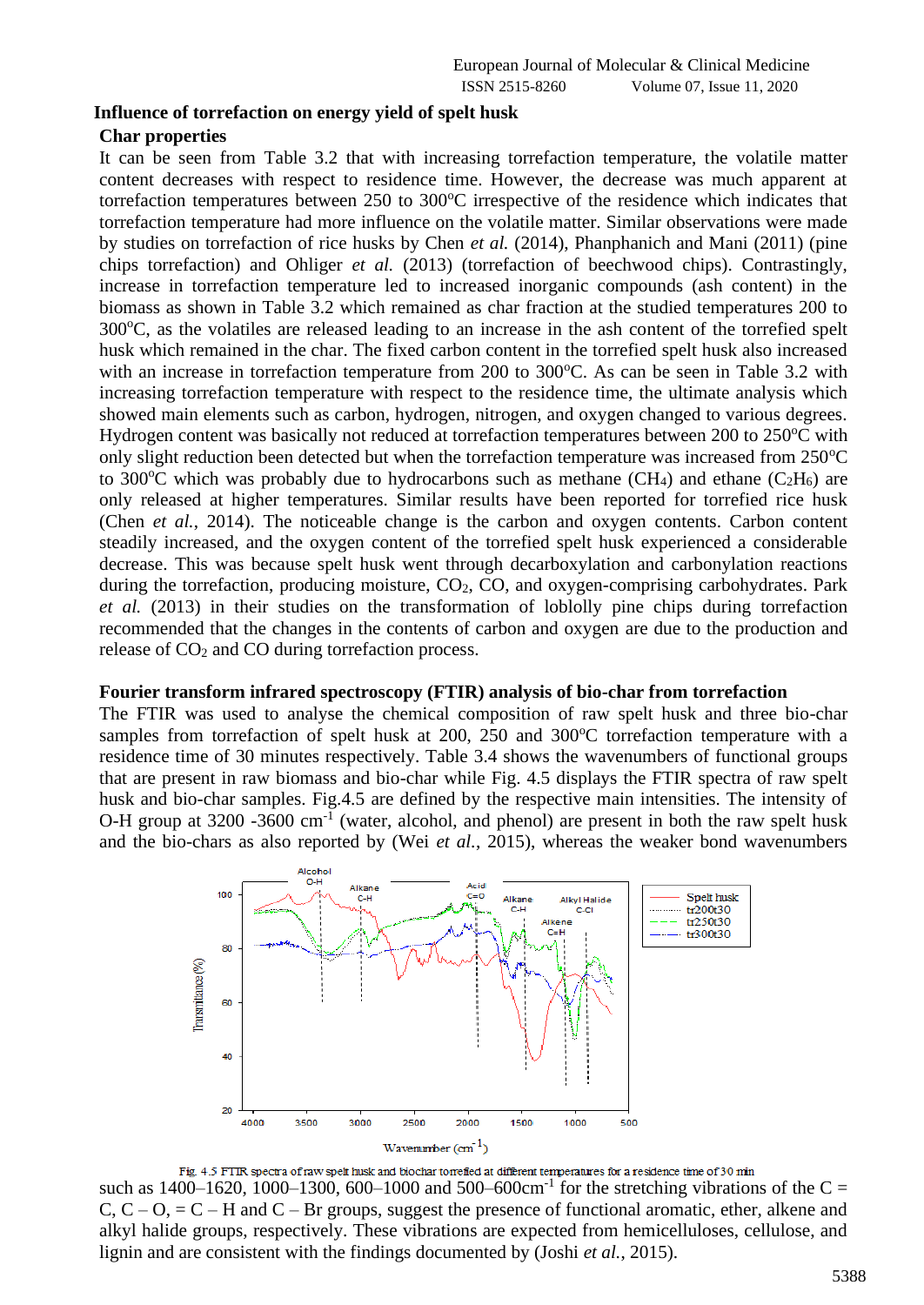#### **SEM images and EDX Analysis**

SEM – EDX methodology has been used on samples of biomass to obtain an understanding of the textural properties and morphology of the biomass samples and then, when torrefaction is applied, the structural changes occur on those samples. From Fig. 4.6 below it is evident and visible that the raw biomass which is the parent material are made of solid bridge cells which are enhanced by the mechanical interlocking of the bonds between the particles which is typical of lignocellulosic structure. The raw spelt husk and the bio-chars showed identical SEM images. SEM images from various biomass parts showed that the internal portions of these channels are also filled and raw makers are originally not porous. SEM image of bio-chars obtained from torrefaction showed a strong dependence on torrefaction temperatures which had a disorganized rough surface morphology as the applied torrefaction temperature increases from 200, 250, to  $300^{\circ}$ C indicating that the original lignocellulosic structures were destroyed. The findings of EDX (Fig.4.6) are identical with high oxygen and carbon contents, and mineral matter for both samples was also detected. Silicon, potassium, phosphorus, and chlorine are essential elements other than carbon and oxygen.

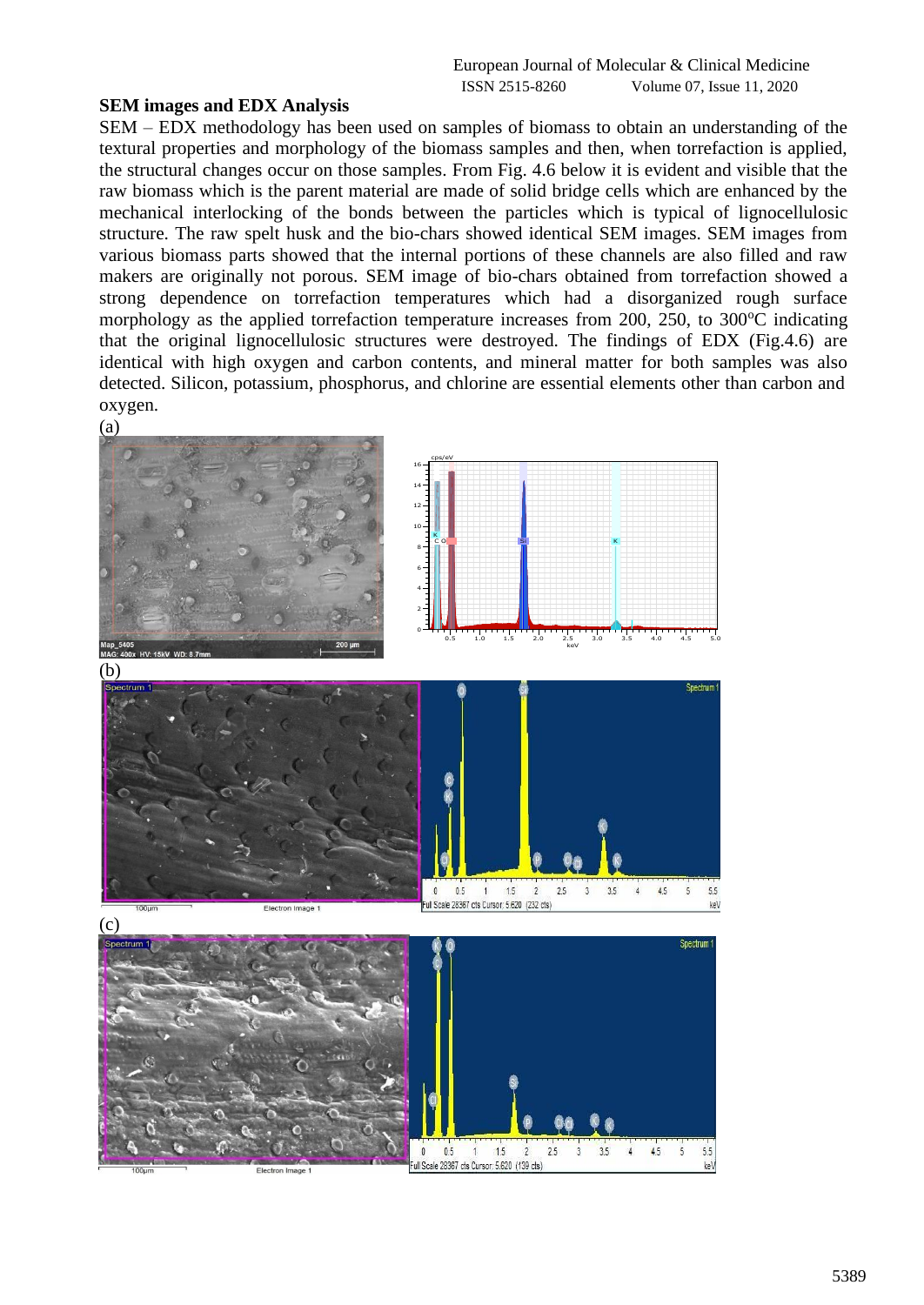

Fig. 4.6 SEM images and EDX of (a) spelt husk and bio-chars at torrefaction temperatures of (b) 200 $\degree$ C, (c) 250 $\degree$ C, (d) 300 $\degree$ C at a residence time of 30 mins.

## **Grindability**

The grindability of the raw and torrefied spelt husks was measured in terms of particle size distribution. Raw and torrefied spelt husks measured in a 200cm<sup>3</sup> cylinder was grinded using a HGBTWTS3 laboratory blender 8010ES at a fixed grinding period of 20s and then segregated using screen sizes from 1.00 to 4.00 mm sieves with a Retsch sieve shaker AS 200 at a fixed sieving time of 10 min. The table below (Table 3.5) shows the grindability of the torrefied spelt husks at different torrefaction temperature and residence time. The increase in the grindability with respect to increase in the torrefaction temperature is linear as it is evidence by a rise in the fine particles  $\langle$  (<1.00mm) which leads to less energy requirement. During torrefaction as reported by Chen *et al.* (2015a) the fibre structure of the feedstock is weakened as a result of difference in the thermal stabilities of hemicellulose, cellulose and lignin which makes biomass materials more brittle and breakable. Although the residence time had effect on the grindability too as such the torrefied spelt husk had higher grindability than the raw spelt husks which decreased the cost of feedstock grinding as reported by (Chen *et al.*, 2015a) in their work on the torrefaction of cotton stalk.

Table 3.2 proximate analysis, high heating values and energy yield of torrefied spelt husk

| <b>Resid</b> | Volatile (wt.%, |               |             |                | Ash $(wt, %, db)$ |               | $HHV$ (MJkg <sup>-1</sup> )<br>Fixed carbon <sup>a</sup> |               |               |                |               | <b>Energy yield</b> |               |               |               |
|--------------|-----------------|---------------|-------------|----------------|-------------------|---------------|----------------------------------------------------------|---------------|---------------|----------------|---------------|---------------------|---------------|---------------|---------------|
| ence         | db)             |               |             |                |                   |               | $(wt.^{\%}, db)$                                         |               |               |                |               |                     | $(\%)$        |               |               |
| time         | 200             | 250           | 300         | 200            | 250               | 300           | 200                                                      | 250           | 300           | $200^\circ$    | $250^\circ$   | $300^\circ$         | 200           | 250           | 300           |
| (min)        | ${}^{\circ}C$   | ${}^{\circ}C$ | $\rm ^{o}C$ | ${}^{\circ}C$  | ${}^{\circ}C$     | ${}^{\circ}C$ | ${}^{\circ}C$                                            | ${}^{\circ}C$ | ${}^{\circ}C$ | $\mathcal{C}$  | $\mathcal{C}$ | $\mathbf C$         | ${}^{\circ}C$ | ${}^{\circ}C$ | ${}^{\circ}C$ |
| 15           |                 |               |             |                |                   |               |                                                          |               |               | 17.7           | 19.2          | 20.8                |               |               |               |
|              | 74.             | 72.           | 70.         | 3.6            | 3.7               | 5.4           | 21.                                                      | 23.           | 24.           | $\overline{0}$ | 3             | 8                   | 92.           | 96.           | 76.           |
|              | 58              | 94            | 29          | $\overline{2}$ | $\overline{4}$    | 6             | 80                                                       | 32            | 25            | $(\pm 0.$      | $\pm 0.$      | $(\pm 0.$           | 39            | 99            | 54            |
|              |                 |               |             |                |                   |               |                                                          |               |               | 13)            | 74)           | 31)                 |               |               |               |
| 30           |                 |               |             |                |                   |               |                                                          |               |               | 17.7           | 18.6          | 20.4                |               |               |               |
|              | 74.             | 71.           | 69.         | 3.6            | 4.0               | 5.8           | 22.                                                      | 24.           | 24.           | $\overline{2}$ | 7             | $\theta$            | 91.           | 91.           | 73.           |
|              | 30              | 91            | 63          | $\overline{7}$ | 5                 | 9             | 03                                                       | 04            | 48            | $(\pm 0.$      | $(\pm 1.$     | $(\pm 0.$           | 84            | 55            | 50            |
|              |                 |               |             |                |                   |               |                                                          |               |               | 14)            | 18)           | 65)                 |               |               |               |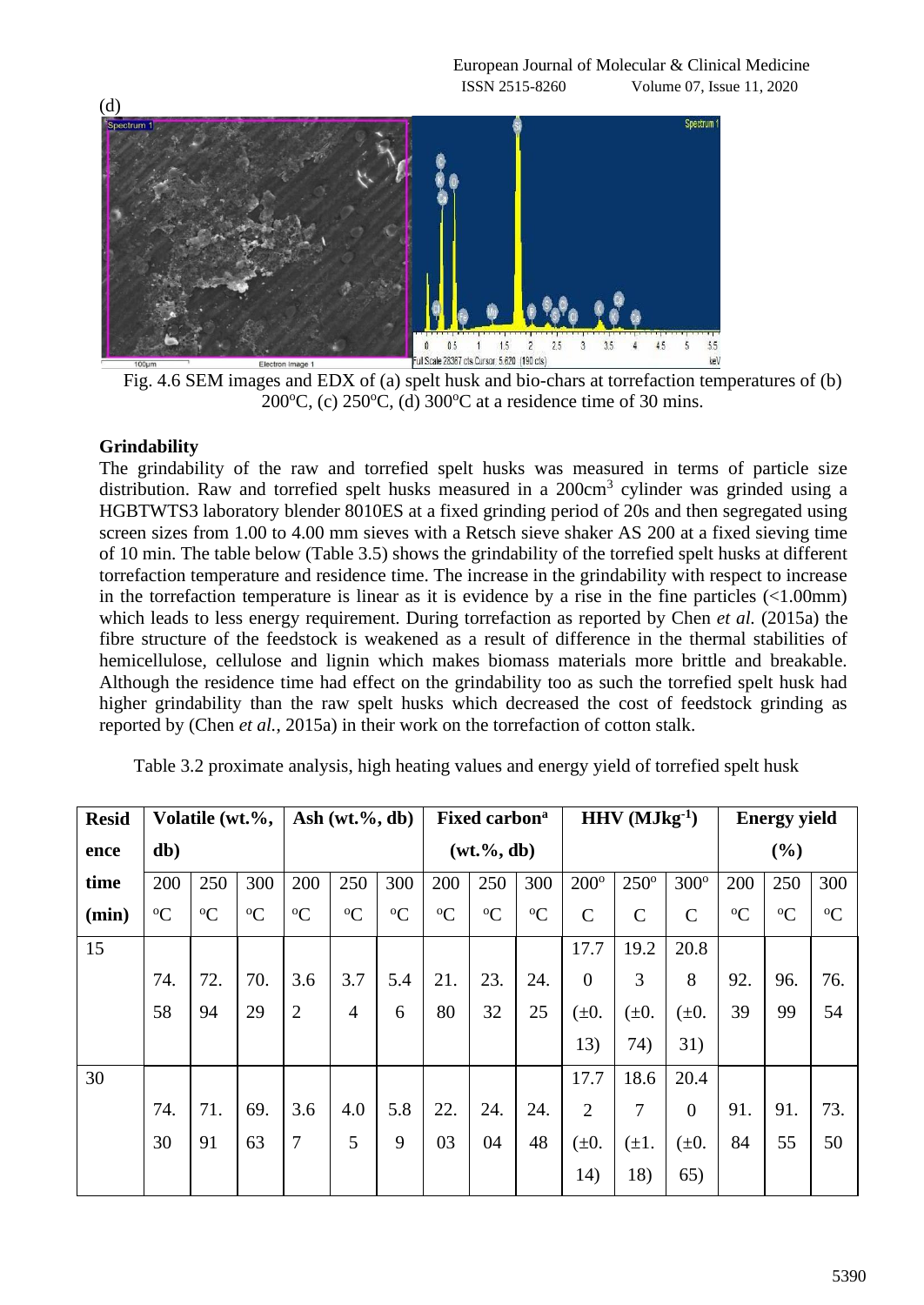European Journal of Molecular & Clinical Medicine

|    |     |     |     |     |                |     |     |     | ISSN 2515-8260 |           |                | Volume 07, Issue 11, 2020 |     |     |     |
|----|-----|-----|-----|-----|----------------|-----|-----|-----|----------------|-----------|----------------|---------------------------|-----|-----|-----|
| 45 |     |     |     |     |                |     |     |     |                | 17.7      | 17.9           | 20.0                      |     |     |     |
|    | 73. | 71. | 68. | 3.6 | 4.5            | 5.9 | 22. | 24. | 25.            | 7         | 1              | 3                         | 91. | 87. | 71. |
|    | 65  | 22  | 52  | 9   | $\overline{2}$ | 6   | 66  | 26  | 52             | $(\pm 0.$ | $(\pm 1.$      | $(\pm 0.$                 | 40  | 42  | 71  |
|    |     |     |     |     |                |     |     |     |                | 13)       | 33)            | 30)                       |     |     |     |
| 60 |     |     |     |     |                |     |     |     |                | 18.0      | 17.9           | 17.9                      |     |     |     |
|    | 73. | 70. | 67. | 3.7 | 4.8            | 6.0 | 23. | 24. | 26.            | 1         | $\overline{2}$ | 3                         | 91. | 84. | 55. |
|    | 20  | 89  | 37  | 1   | 3              | 3   | 09  | 28  | 60             | $(\pm 0.$ | $(\pm 1.$      | $(\pm 0.$                 | 90  | 46  | 95  |
|    |     |     |     |     |                |     |     |     |                | (07)      | 43)            | 50)                       |     |     |     |

 $db = dry$  basis;  $a = by$  difference

|                   | I able 5.5 UIIIIIale analysis of fortefled spell husk (filax $S.E. \pm 0.091$ ) |                     |               |               |                       |               |               |                       |               |                |                                  |               |
|-------------------|---------------------------------------------------------------------------------|---------------------|---------------|---------------|-----------------------|---------------|---------------|-----------------------|---------------|----------------|----------------------------------|---------------|
| <b>Residen</b>    |                                                                                 | Carbon $(\%$ , daf) |               |               | Hydrogen $(\%$ , daf) |               |               | Nitrogen $(\%$ , daf) |               |                | Oxygen <sup>b</sup> $(\%$ , daf) |               |
| time<br><b>ce</b> | $200^\circ$                                                                     | $250^\circ$         | $300^\circ$   | $200^\circ$   | $250^\circ$           | $300^\circ$   | $200^\circ$   | $250^\circ$           | $300^\circ$   | $200^\circ$    | $250^\circ$                      | $300^\circ$   |
| (min)             | $\mathcal{C}$                                                                   | $\mathcal{C}$       | $\mathcal{C}$ | $\mathcal{C}$ | $\mathsf{C}$          | $\mathcal{C}$ | $\mathcal{C}$ | $\mathcal{C}$         | $\mathcal{C}$ | $\mathcal{C}$  | $\mathcal{C}$                    | $\mathcal{C}$ |
| 15                | 43.7                                                                            | 44.9                | 56.2          | 6.66          | 6.66                  | 5.75          | 1.99          | 2.14                  | 2.28          | 49.3           | 48.2                             | 39.0          |
|                   | 9                                                                               | $\overline{0}$      | 6             |               |                       |               |               |                       |               | 8              | 3                                | 9             |
| 30                | 43.8                                                                            | 46.4                | 58.4          | 6.51          | 6.60                  | 5.62          | 1.97          | 2.05                  | 2.69          | 49.4           | 47.0                             | 37.0          |
|                   | 8                                                                               | 5                   | 3             |               |                       |               |               |                       |               | 9              | 5                                | 3             |
| 45                | 43.9                                                                            | 48.1                | 66.7          | 6.48          | 6.55                  | 4.65          | 1.94          | 1.96                  | 2.26          | 49.5           | 45.8                             | 30.5          |
|                   | $\overline{0}$                                                                  | 1                   | 6             |               |                       |               |               |                       |               | $\overline{4}$ | 6                                | 9             |
| 60                | 43.9                                                                            | 49.6                | 75.1          | 6.45          | 6.48                  | 3.66          | 1.92          | 1.86                  | 1.83          | 49.5           | 44.6                             | 24.1          |
|                   | 2                                                                               | 9                   | $\theta$      |               |                       |               |               |                       |               | 8              | 8                                | 6             |

Table 3.3 Ultimate analysis of torrefied spelt husk (max  $S.E. +0.09$ )

 $\text{daf} = \text{dry ash free};$   $\overset{b}{=}$  by difference

| Table 3.4 FTIR functional groups and frequency for bio-char (Kotaiah Naik et al., 2017) |  |  |  |  |
|-----------------------------------------------------------------------------------------|--|--|--|--|
|                                                                                         |  |  |  |  |

| wavenumber(cm $1$ ) | Type of vibration                       | Name of the functional group |
|---------------------|-----------------------------------------|------------------------------|
| 3200-3600           | O-H (stretch, H-bonded) strong, broad   | Alcohol                      |
| 2850-3000           | C-H stretch strong                      | Alkane                       |
| 1700-1725           | $C=O$ stretch strong Acid               | Acid                         |
| 1550-1640           | $N-H$ bending                           | Amide                        |
| 1400-1600           | C=C stretch medium-weak, multiple bands | Aromatic                     |
| 1350-1480           | C-H bending variable                    | Alkane                       |
| 1210-1320           | $C-O$ (stretch) strong                  | Acid                         |
| $1050 - 1150$       | $C-O$ (stretch) strong                  | Alcohol                      |
| 675-1000            | $C=H$ bending strong                    | Alkene                       |
| 600-800             | C-Cl stretch strong                     | Alkyl halide                 |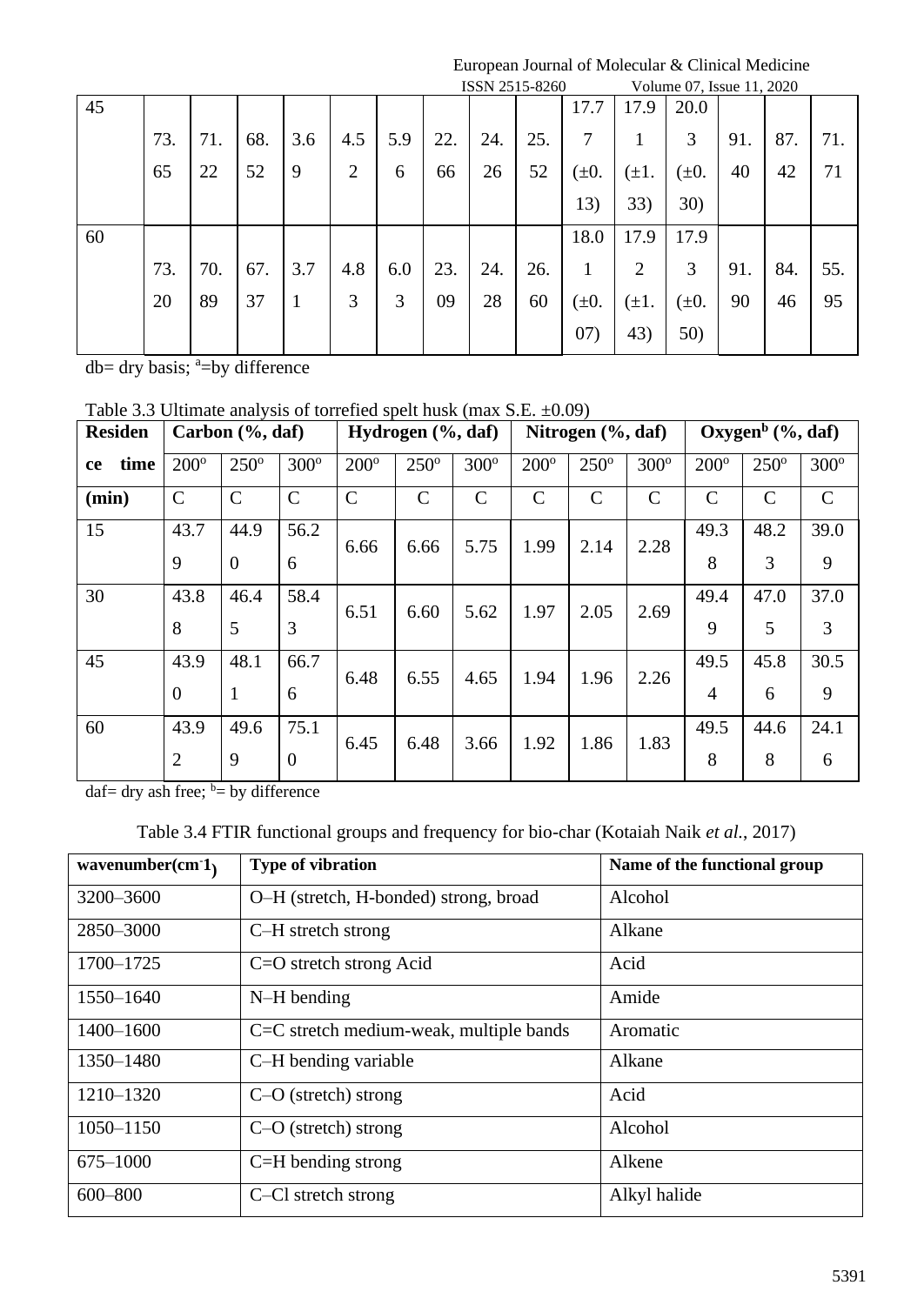| Residence  |                           | Spelt husks (%wt) |                        |                       |            |  |  |  |  |  |
|------------|---------------------------|-------------------|------------------------|-----------------------|------------|--|--|--|--|--|
| time (min) | Temperature $(^{\circ}C)$ | $< 1.00$ mm       | $1.00 -$<br>$<$ 2.36mm | 2.36<br>$<$ 4.00 $mm$ | $>4.00$ mm |  |  |  |  |  |
| raw        |                           | 49.44             | 27.35                  | 10.43                 | 12.78      |  |  |  |  |  |
| 15         | 200                       | 54.44             | 31.09                  | 8.45                  | 6.02       |  |  |  |  |  |
|            | 250                       | 58.44             | 27.77                  | 8.12                  | 5.67       |  |  |  |  |  |
|            | 300                       | 60.94             | 26.27                  | 7.01                  | 5.78       |  |  |  |  |  |
| 30         | 200                       | 60.44             | 28.7                   | 6.07                  | 4.79       |  |  |  |  |  |
|            | 250                       | 62.91             | 27.83                  | 6.05                  | 3.21       |  |  |  |  |  |
|            | 300                       | 69.21             | 24.54                  | 3.13                  | 3.12       |  |  |  |  |  |
| 45         | 200                       | 72.21             | 23.54                  | 2.15                  | 2.1        |  |  |  |  |  |
|            | 250                       | 72.42             | 23.67                  | 1.99                  | 1.92       |  |  |  |  |  |
|            | 300                       | 79.54             | 18.41                  | 1.03                  | 1.02       |  |  |  |  |  |
| 60         | 200                       | 80.21             | 17.86                  | 0.98                  | 0.95       |  |  |  |  |  |
|            | 250                       | 82.06             | 16.52                  | 0.91                  | 0.51       |  |  |  |  |  |
|            | 300                       | 87.19             | 11.69                  | 0.9                   | 0.22       |  |  |  |  |  |

Table 3.5 Grindability of biomass torrefied at temperature of  $200-300^{\circ}$ C and holding time of 15- 60min. Maximum error in grindability was  $\pm$  2.96 % wt

## **Liquid product analysis**

The liquid obtained from the torrefaction principally contained water in a high quantity in the range of 83 to 97 wt% with a pH range of 3 to 4 which shows that it is very acidic as can be seen on Table 2. The GC-MS analysis also showed Liquid obtained from torrefaction contained mainly high water content (93-97%wt) and was very acidic (Table 3.6 and Table 3.7). GC-MS analysis ( Table 3.7) shows the liquid products generally contained phenol and its derivatives which formed higher fraction followed by, furan and its derivatives, ketones, acids, esters, alcohols, sugars and aldehydes and finally the unidentified compounds which formed the least compounds. In a related studies of the torrefaction of rice husk from 210 to 300°C by Chen *et al.* (2018) revealed the similar chemical components (phenols, acids, ketones, furans and aldehydes), also a studies on the torrefaction of bamboo by Chen *et al.* (2015c) revealed a liquid containing acids, alcohols, ketones, phenols, aldehydes and esters. The decomposition of hemicellulose and cellulose helps in the formation of sugars, acid and furans in the liquid product whereas the phenols and their derivatives are formed from the thermal decomposition of lignin (Mei *et al.*, 2016; Chen *et al.*, 2018). The water content in the liquid decreased with an increase in the torrefaction temperature and residence time. The liquid product obtained from this studies is of low quality because of its high water content and acidity, it makes it undesirable fuel for energy production and can be utilized as cherished feedstocks in the petrochemical industries.

| Residence  | Water content (wt. %) |                 |                 | pH              |                 |                 |  |  |  |
|------------|-----------------------|-----------------|-----------------|-----------------|-----------------|-----------------|--|--|--|
| time (min) | $200^{\circ}$ C       | $250^{\circ}$ C | $300^{\circ}$ C | $200^{\circ}$ C | $250^{\circ}$ C | $300^{\circ}$ C |  |  |  |
| 15         | 97.02                 | 96.28           | 84.91           | 4.0             | 4.0             | 3.0             |  |  |  |
| 30         | 97.01                 | 94.23           | 83.92           | 4.0             | 3.0             | 3.0             |  |  |  |
| 45         | 96.98                 | 87.35           | 83.36           | 3.0             | 3.0             | 3.0             |  |  |  |
| 60         | 96.98                 | 85.57           | 82.53           | 3.0             | 4.0             | 3.0             |  |  |  |

Table 3.6 Liquid analysis after torrefaction of spelt husk at various temperature and residence time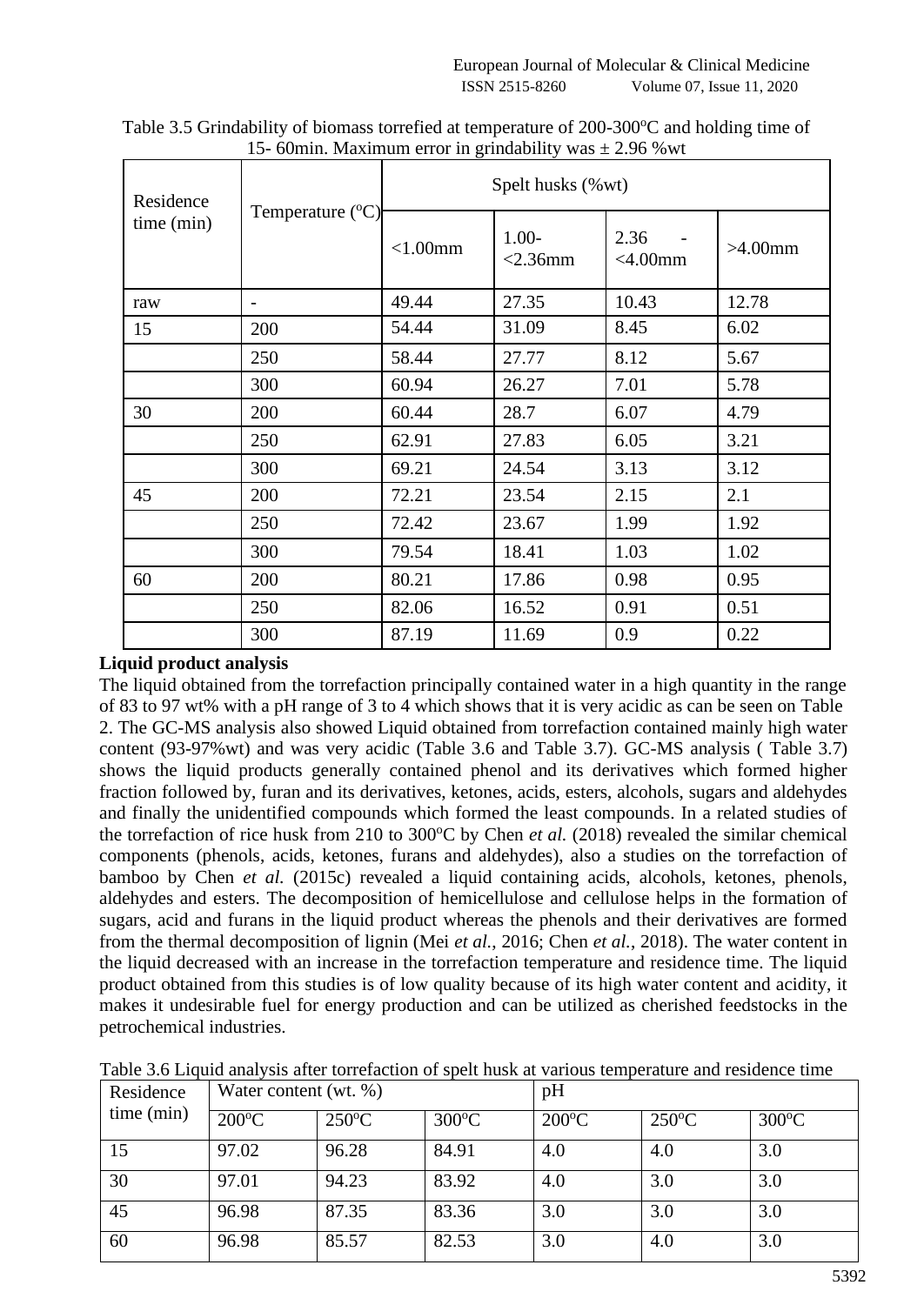| Torrefaction temperature $({}^{\circ}C)$ | 200 | 250               | 300 |  |  |  |  |  |
|------------------------------------------|-----|-------------------|-----|--|--|--|--|--|
| <b>Functional groups</b>                 |     | wt. % (dry basis) |     |  |  |  |  |  |
| Acids                                    | 2.2 | 1.9               | 1.8 |  |  |  |  |  |
| Esters                                   | 0.8 | 0.5               | 0.4 |  |  |  |  |  |
| Ketones                                  | 2.7 | 2.1               | 1.9 |  |  |  |  |  |
| Alcohols                                 | 2.1 | 1.7               | 1.5 |  |  |  |  |  |
| Aldehydes                                | 2.1 | 1.9               | 1.7 |  |  |  |  |  |
| its derivatives<br>Furan<br>and          | 2.0 | 2.5               | 2.8 |  |  |  |  |  |
| <b>Sugars</b>                            | 0.7 | 0.9               | 0.9 |  |  |  |  |  |
| its derivatives<br>Phenol<br>and         | 8.5 | 9.6               | 9.8 |  |  |  |  |  |
| unknown                                  | 0.2 | 0.4               | 0.6 |  |  |  |  |  |

Table 3.7 Chemical compositions of liquid derived from torrefaction temperature of 200-300°C and residence time of 30 min at a nitrogen flow rate of 60 mlmin-1

## **Gas product from torrefaction**

The influence of torrefaction temperature on the gas products composition are shown on Table 3.8. The gas products constituents composed mainly of carbon dioxide and carbon monoxide with traces of hydrogen, methane and little of other hydrocarbons. The carbon dioxide composition was greater than 76 mol % within the range of studied temperatures. The reason for the formation of principally carbon dioxide could be attributed to the decarboxylation reaction of unstable carboxyl group in the hemicellulose structure of the spelt husks as similar reasons was put forward in a study of torrefaction of sprucewood and bagasse at a varying temperatures of  $260$ ,  $280$  and  $300^{\circ}$ C respectively in which similar pattern of results were presented by Chang *et al.* (2012). The formation of carbon monoxide can be attributed to the secondary reactions of  $CO<sub>2</sub>$  with the porous char and the decarbonylation of low molecular weight carbonyl compounds formed during increase in the torrefaction temperatures from 200 to 300°C. There was a decline in the  $CO<sub>2</sub>$  formation as the torrefaction temperature increases with an increase in the residence time. The predominance formation of  $CO<sub>2</sub>$  in the torrefaction process is an added advantage because it can be utilized as a carrier gas in torrefaction as it was used by Li *et al.* (2018) in the torrefaction of corncob using  $CO<sub>2</sub>$ . The H<sub>2</sub>, CH<sub>4</sub> and  $C<sub>2</sub>-C<sub>5</sub>$  yields were less than 20 mol% whereas CO content increases with an increase in the residence time (15 to 60 min) at a torrefaction temperature of 300°C. Batidzirai *et al.* (2013) reported that torrefaction itself is energy-consuming but enhanced spelt husk grinding efficiency after torrefaction could significantly save power consumption which could offset to some degree the energy consumed in torrefaction and promote large-scale biomass pyrolysis and gasification (Chen *et al.*, 2014).

| Residence  | $CO2$ (mol %) |                 |            | $H_2$ (mol %)   |                 |                 | $CH_4$ (mol %) |                 | $CO \pmod{%}$     |                |                 | $C_2-C_5 \pmod{96}$ |        |                 |                 |
|------------|---------------|-----------------|------------|-----------------|-----------------|-----------------|----------------|-----------------|-------------------|----------------|-----------------|---------------------|--------|-----------------|-----------------|
| time (min) | 200°C         | $250^{\circ}$ C | 300 °C     | $200^{\circ}$ C | $250^{\circ}$ C | 300 °C          | 200 °C         | $250^{\circ}$ C | $300^{\circ}$ C   | 200 °C I       | $250^{\circ}$ C | 300 °C              | 200 °C | $250^{\circ}$ C | 300 °C          |
| 15         | 100.00±0.00   | 100.00±0.00     | 99.87±0.35 |                 |                 | $0.13 \pm 0.35$ |                |                 |                   |                |                 |                     |        |                 |                 |
| 30         | 100.00±0.00   | 100.00±0.00     | 85.69±0.35 |                 |                 | $0.36 + 0.86$   |                |                 |                   |                |                 | 13.94±0.35          |        |                 | $0.01 \pm 0.23$ |
| 45         | 100.00±0.00   | 100.00±0.00     | 83.33±0.35 |                 |                 | $0.39 \pm 0.35$ |                |                 | $0.04 + 0.$<br>35 | ٠              |                 | 16.23±0.23          |        |                 | $0.01 \pm 0.23$ |
| 60         | 100.00±0.00   | 100.00±0.00     | 80.43±0.25 |                 |                 | $0.39 \pm 2.23$ |                |                 | $0.98 + 0.$<br>35 | $\blacksquare$ | ٠               | 18.19±0.15          |        |                 | $0.01 \pm 0.23$ |

Table 3.8 Gas composition from torrefaction of spelt husks.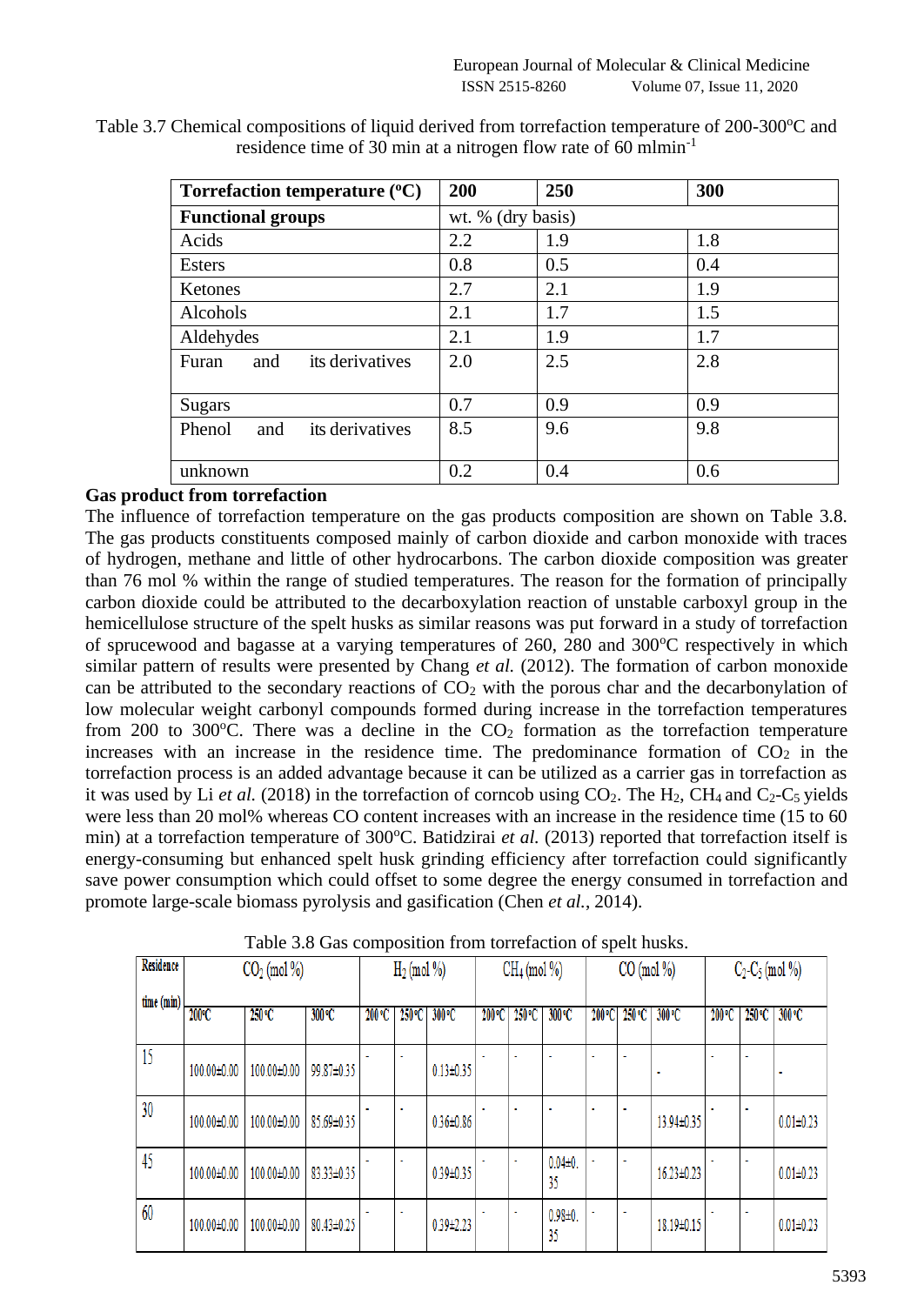## **Conclusion**

The results of spelt husk torrefaction is found to be the same with other biomass materials such as rice husk, maize cobs, beechwood. The findings from torrefaction revealed that torrefaction temperature had more impact on the torrefaction product yields than the residence time. Char yield decreased the energy yield, while gas and liquid yields increased with higher torrefaction temperatures. Higher torrefaction temperatures led to a net decrease in volatiles, oxygen content and energy yield, while the carbon content and high heating values (energy density) increased. Torrefied spelt husk became brittle, fragile, decreased particle size, low moisture content which will make it to be stored over a long time with low risk of mold. The liquid product was mainly water and highly acidic.

#### **References**

- 1. Ahiduzzaman, M. and Islam, A.K.M.S. (2015) 'Energy Yield of Torrefied Rice Husk at Atmospheric Condition', *Procedia Engineering*, 105, pp. 719-724.
- 2. Almeida, G., Brito, J.O. and Perré, P. (2010) 'Alterations in energy properties of eucalyptus wood and bark subjected to torrefaction: The potential of mass loss as a synthetic indicator', *Bioresource Technology*, 101(24), pp. 9778-9784.
- 3. Arias, B., Pevida, C., Fermoso, J., Plaza, M.G., Rubiera, F. and Pis, J.J. (2008) 'Influence of torrefaction on the grindability and reactivity of woody biomass', *Fuel Processing Technology*, 89(2), pp. 169-175.
- 4. Batidzirai, B., Mignot, A.P.R., Schakel, W.B., Junginger, H.M. and Faaij, A.P.C. (2013) 'Biomass torrefaction technology: Techno-economic status and future prospects', *Energy*, 62, pp. 196-214.
- 5. Chang, S., Zhao, Z., Zheng, A., He, F., Huang, Z. and Li, H. (2012) 'Characterization of Products from Torrefaction of Sprucewood and Bagasse in an Auger Reactor', *Energy & Fuels*, 26(11), pp. 7009-7017.
- 6. Chen, D., Chen, F., Cen, K., Cao, X., Zhang, J. and Zhou, J. (2020) 'Upgrading rice husk via oxidative torrefaction: Characterization of solid, liquid, gaseous products and a comparison with non- oxidative torrefaction', *Fuel*, 275, p. 117936.
- 7. Chen, D., Gao, A., Ma, Z., Fei, D., Chang, Y. and Shen, C. (2018) 'In-depth study of rice husk torrefaction: Characterization of solid, liquid and gaseous products, oxygen migration and energy yield', *Bioresource Technology*, 253, pp. 148-153.
- 8. Chen, D., Zheng, Z., Fu, K., Zeng, Z., Wang, J. and Lu, M. (2015a) 'Torrefaction of biomass stalk and its effect on the yield and quality of pyrolysis products', *Fuel*, 159, pp. 27-32.
- 9. Chen, D., Zhou, J., Zhang, Q., Zhu, X. and Lu, Q. (2014) 'Upgrading of Rice Husk by Torrefaction and its Influence on the Fuel Properties', *BioResources; Vol 9, No 4 (2014)*.
- 10. Chen, W.-H., Liu, S.-H., Juang, T.-T., Tsai, C.-M. and Zhuang, Y.-Q. (2015b) 'Characterization of solid and liquid products from bamboo torrefaction', *Applied Energy*, 160, pp. 829-835.
- 11. Chen, W.-H., Peng, J. and Bi, X.T. (2015c) 'A state-of-the-art review of biomass torrefaction, densification and applications', *Renewable and Sustainable Energy Reviews*, 44, pp. 847-866.
- 12. Colin, B., Dirion, J.L., Arlabosse, P. and Salvador, S. (2017) 'Quantification of the torrefaction effects on the grindability and the hygroscopicity of wood chips', *Fuel*, 197, pp. 232-239.
- 13. Czernik, S. and Bridgwater, A.V. (2004) 'Overview of Applications of Biomass Fast Pyrolysis Oil',
- 14. *Energy & Fuels*, 18(2), pp. 590-598.
- 15. Felfli, F.F., Luengo, C.A., Suárez, J.A. and Beatón, P.A. (2005) 'Wood briquette torrefaction', *Energy for Sustainable Development*, 9(3), pp. 19-22.
- 16. Ho, S.-H., Zhang, C., Chen, W.-H., Shen, Y. and Chang, J.-S. (2018) 'Characterization of biomass waste torrefaction under conventional and microwave heating', *Bioresource Technology*, 264, pp. 7- 16.
- 17. Joshi, G., Rawat, D.S., Lamba, B.Y., Bisht, K.K., Kumar, P., Kumar, N. and Kumar, S. (2015) 'Transesterification of Jatropha and Karanja oils by using waste egg shell derived calcium based mixed metal oxides', *Energy Conversion and Management*, 96, pp. 258-267.
- 18. Kai, X., Li, R., Yang, T., Shen, S., Ji, Q. and Zhang, T. (2017) 'Study on the co-pyrolysis of rice straw and high density polyethylene blends using TG-FTIR-MS', *Energy Conversion and*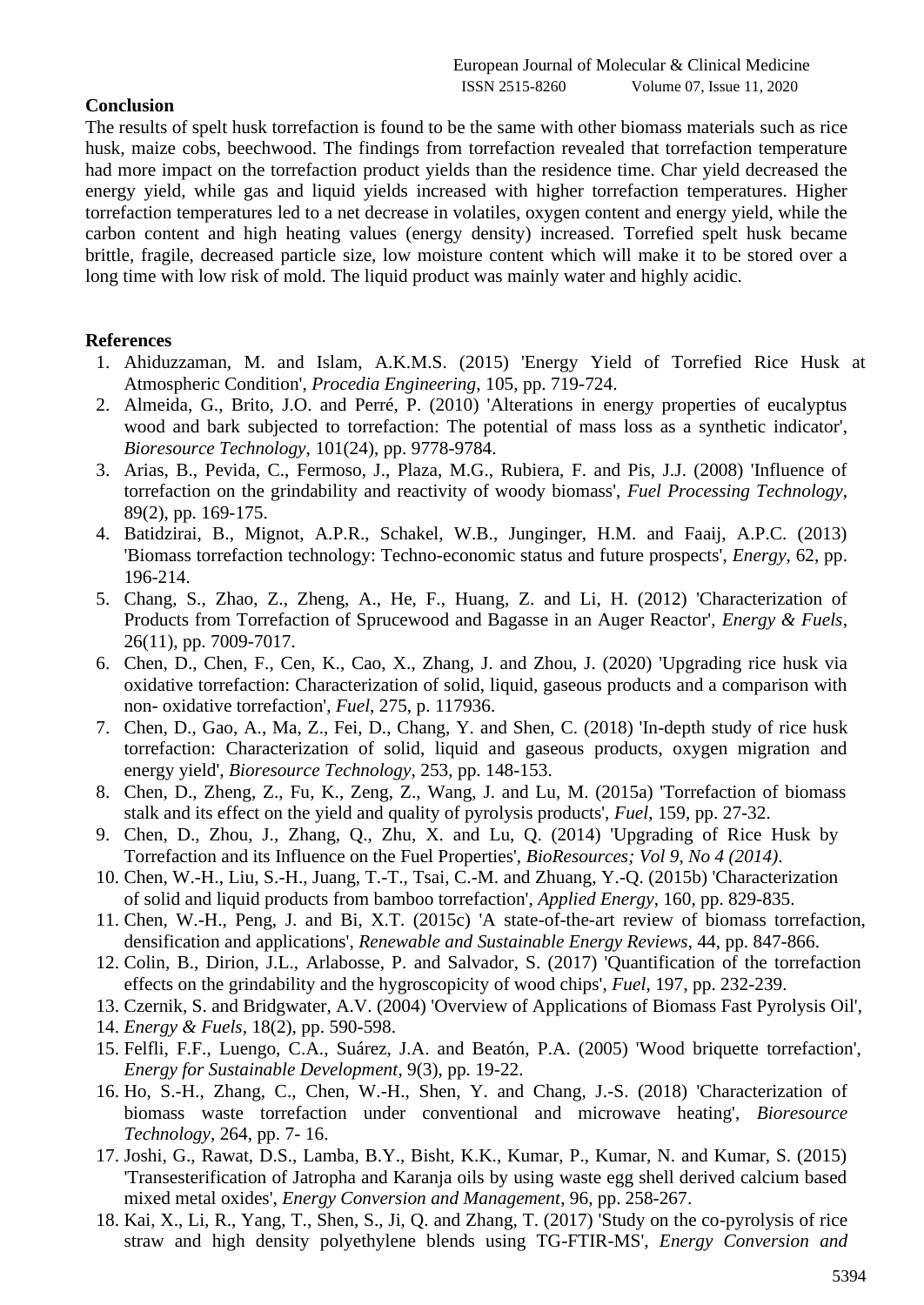*Management*, 146, pp. 20-33.

- 19. Kai, X., Meng, Y., Yang, T., Li, B. and Xing, W. (2019) 'Effect of torrefaction on rice straw physicochemical characteristics and particulate matter emission behavior during combustion', *Bioresource Technology*, 278, pp. 1-8.
- 20. Kotaiah Naik, D., Monika, K., Prabhakar, S., Parthasarathy, R. and Satyavathi, B. (2017) 'Pyrolysis of sorghum bagasse biomass into bio-char and bio-oil products', *Journal of thermal analysis and calorimetry*, 127(2), pp. 1277-1289.
- 21. Li, S.-X., Chen, C.-Z., Li, M.-F. and Xiao, X. (2018) 'Torrefaction of corncob to produce charcoal under nitrogen and carbon dioxide atmospheres', *Bioresource Technology*, 249, pp. 348-353.
- 22. Medic, D., Darr, M., Potter, B. and Shah, A. (2010) 'Effect of Torrefaction Process Parameters on Biomass Feedstock Upgrading', *2010 Pittsburgh, Pennsylvania, June 20 - June 23, 2010*. St. Joseph, MI. ASABE. Available at: [http://elibrary.asabe.org/abstract.asp?aid=29898&t=5.](http://elibrary.asabe.org/abstract.asp?aid=29898&t=5)
- 23. Medic, D., Darr, M., Shah, A., Potter, B. and Zimmerman, J. (2012) 'Effects of torrefaction process parameters on biomass feedstock upgrading', *Fuel*, 91(1), pp. 147-154.
- 24. Mei, Y., Che, Q., Yang, Q., Draper, C., Yang, H., Zhang, S. and Chen, H. (2016) 'Torrefaction of different parts from a corn stalk and its effect on the characterization of products', *Industrial Crops and Products*, 92, pp. 26-33.
- 25. Ohliger, A., Förster, M. and Kneer, R. (2013) 'Torrefaction of beechwood: A parametric study including heat of reaction and grindability', *Fuel*, 104, pp. 607-613.
- 26. Okot, D.K. (2019) *Briquetting and Torrefaction of Agricultural Residues for Energy Production*. PhD thesis. Newcastle University.
- 27. Okot, D.K., Bilsborrow, P.E. and Phan, A.N. (2019) 'Briquetting characteristics of bean strawmaize cob blend', *Biomass and Bioenergy*, 126, pp. 150-158.
- 28. Pahla, G., Ntuli, F. and Muzenda, E. (2018) 'Torrefaction of landfill food waste for possible application in biomass co-firing', *Waste Management*, 71, pp. 512-520.
- 29. Park, J., Meng, J., Lim, K.H., Rojas, O.J. and Park, S. (2013) 'Transformation of lignocellulosic biomass during torrefaction', *Journal of Analytical and Applied Pyrolysis*, 100, pp. 199-206.
- 30. Phanphanich, M. and Mani, S. (2011) 'Impact of torrefaction on the grindability and fuel characteristics of forest biomass', *Bioresource Technology*, 102(2), pp. 1246-1253.
- 31. Poudel, J., Ohm, T.-I. and Oh, S.C. (2015) 'A study on torrefaction of food waste', *Fuel*, 140, pp. 275- 281.
- 32. Prasertcharoensuk, P., Bull, S.J. and Phan, A.N. (2019) 'Gasification of waste biomass for hydrogen production: Effects of pyrolysis parameters', *Renewable Energy*, 143, pp. 112-120.
- 33. Ren, S., Lei, H., Wang, L., Yadavalli, G., Liu, Y. and Julson, J. (2014) 'The integrated process of microwave torrefaction and pyrolysis of corn stover for biofuel production', *Journal of Analytical and Applied Pyrolysis*, 108, pp. 248-253.
- 34. Sukiran, M.A., Abnisa, F., Wan Daud, W.M.A., Abu Bakar, N. and Loh, S.K. (2017) 'A review of torrefaction of oil palm solid wastes for biofuel production', *Energy Conversion and Management*, 149, pp. 101-120.
- 35. Tong, S., Sun, Y., Li, X., Hu, Z., Dacres, O.D., Worasuwannarak, N., Luo, G., Liu, H., Hu, H. and Yao, H. (2020) 'Gas-pressurized torrefaction of biomass wastes: Roles of pressure and secondary reactions', *Bioresource Technology*, 313, p. 123640.
- 36. Wei, L., Liang, S., Guho, N.M., Hanson, A.J., Smith, M.W., Garcia-Perez, M. and McDonald, A.G. (2015) 'Production and characterization of bio-oil and biochar from the pyrolysis of residual bacterial biomass from a polyhydroxyalkanoate production process', *Journal of Analytical and Applied Pyrolysis*, 115, pp. 268-278.
- 37. Xia, S., Xiao, H., Liu, M., Chen, Y., Yang, H. and Chen, H. (2018) 'Pyrolysis behavior and economics analysis of the biomass pyrolytic polygeneration of forest farming waste', *Bioresource Technology*, 270, pp. 189-197.
- 38. Yang, T., Wang, J., Li, B., Kai, X., Xing, W. and Li, R. (2018) 'Behaviors of rice straw two-step liquefaction with sub/supercritical ethanol in carbon dioxide atmosphere', *Bioresource Technology*, 258, pp. 287-294.
- 39. Zhang, C., Ho, S.-H., Chen, W.-H., Fu, Y., Chang, J.-S. and Bi, X. (2019) 'Oxidative torrefaction